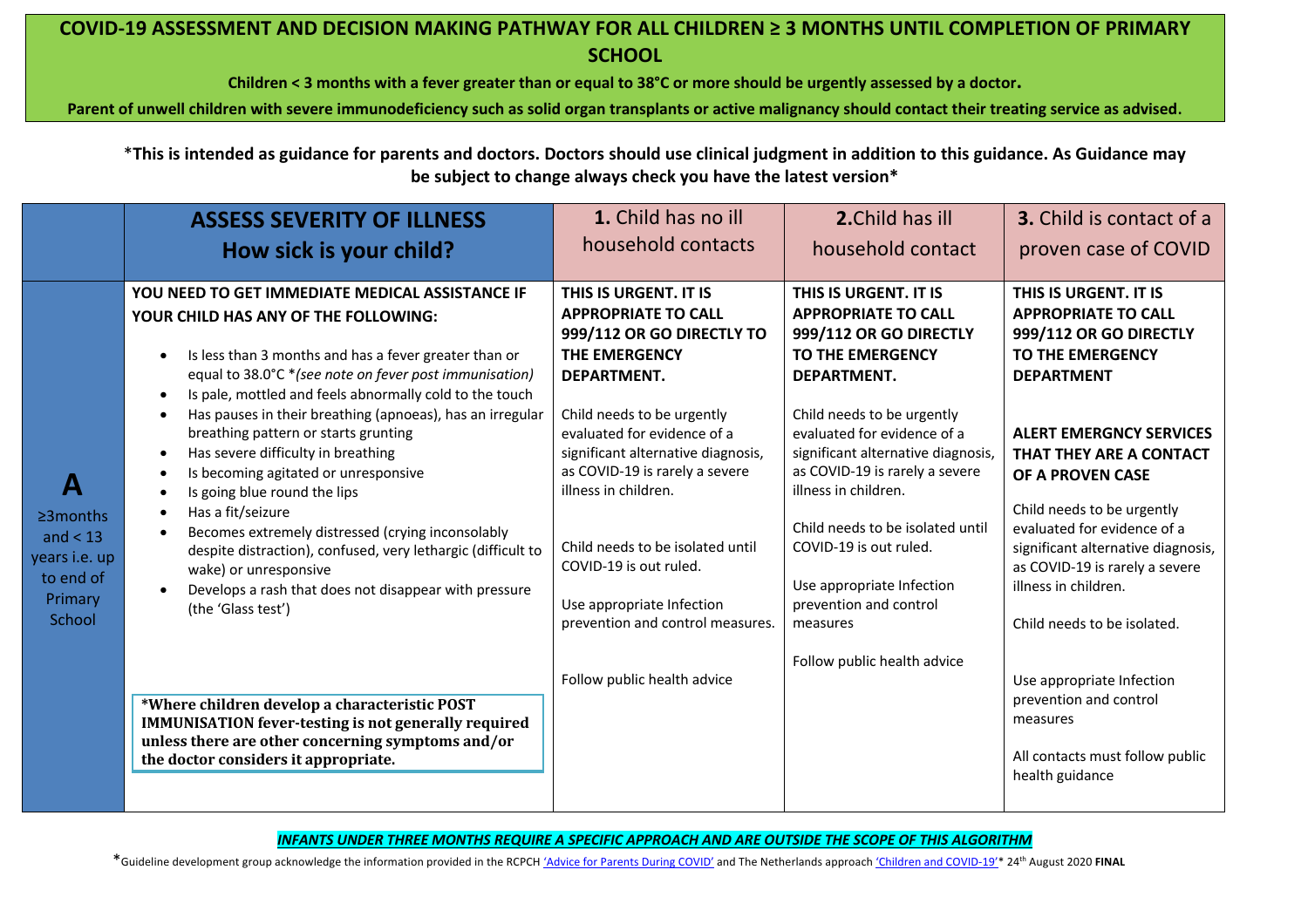**Children < 3 months with a fever greater than or equal to 38°C or more should be urgently assessed by a doctor.**

**Parent of unwell children with severe immunodeficiency such as solid organ transplants or active malignancy should contact their treating service as advised**.

|                                                                                       | <b>ASSESS SEVERITY OF ILLNESS</b><br>How sick is your child?                                                                                                                                                                                                                                                                                                                                                                                                                                                                                                                                                                                                                                                                                                                                                                                                                                                                                                                                                                                                                                                                                                                                                                                             | 1. Child has no ill<br>household contacts                                                                                                                                                                                                                                                                                                                                                                                                                                                                                                                                                               | 2. Child has ill<br>household contact                                                                                                                                                                                                                                                                                                                                                                                                                                                                                                                                                                                                                                        | <b>3.</b> Child is contact of a<br>proven case                                                                                                                                                                                                                                                                                                                                                                                                               |
|---------------------------------------------------------------------------------------|----------------------------------------------------------------------------------------------------------------------------------------------------------------------------------------------------------------------------------------------------------------------------------------------------------------------------------------------------------------------------------------------------------------------------------------------------------------------------------------------------------------------------------------------------------------------------------------------------------------------------------------------------------------------------------------------------------------------------------------------------------------------------------------------------------------------------------------------------------------------------------------------------------------------------------------------------------------------------------------------------------------------------------------------------------------------------------------------------------------------------------------------------------------------------------------------------------------------------------------------------------|---------------------------------------------------------------------------------------------------------------------------------------------------------------------------------------------------------------------------------------------------------------------------------------------------------------------------------------------------------------------------------------------------------------------------------------------------------------------------------------------------------------------------------------------------------------------------------------------------------|------------------------------------------------------------------------------------------------------------------------------------------------------------------------------------------------------------------------------------------------------------------------------------------------------------------------------------------------------------------------------------------------------------------------------------------------------------------------------------------------------------------------------------------------------------------------------------------------------------------------------------------------------------------------------|--------------------------------------------------------------------------------------------------------------------------------------------------------------------------------------------------------------------------------------------------------------------------------------------------------------------------------------------------------------------------------------------------------------------------------------------------------------|
| B<br>$\geq$ 3 months<br>and $<$ 13<br>years i.e. up<br>to end of<br>Primary<br>School | YOU NEED TO CONTACT A DOCTOR NOW IF YOUR CHILD<br><b>HAS ANY OF THE FOLLOWING:</b><br>Is finding it hard to breathe or short of breath including<br>$\bullet$<br>drawing in of the muscles below their lower ribs, at their<br>neck or between their ribs (recession) or head bobbing<br>Seems dehydrated (dry mouth, sunken eyes, no tears,<br>drowsy or passing less urine than usual)<br>Is becoming drowsy (excessively sleepy) or irritable<br>$\bullet$<br>(unable to settle them with toys, TV, food or picking up) -<br>especially if they remain drowsy or irritable despite their<br>fever coming down<br>Has extreme shivering or complains of muscle pain<br>$\bullet$<br>Is getting worse or if you are worried<br>$\bullet$<br>Has persistent vomiting and/or persistent severe<br>$\bullet$<br>abdominal pain<br><b>Or</b><br>Infants 3-6 months of age with a temperature greater<br>than or equal to 38.0°C confirmed unless you consider it<br>to be *fever post immunisation temperature<br>Although COVID-19 may cause the above symptoms, it is<br>important to consider other causes, such as pneumonia or<br>appendicitis, as most children with COVID-19 are not very<br>unwell<br>*Where children develop a characteristic POST | YOU NEED TO CONTACT A<br><b>DOCTOR NOW FOR ADVICE.</b><br><b>ASSESSMENT WILL BE</b><br><b>REQUIRED</b><br>Treat according to diagnosis<br>and severity of illness. Watch<br>for deterioration.<br>Use appropriate Infection<br>prevention and control<br>measures until COVID-19<br>outruled by testing or alternate<br>non-COVID diagnosis evident<br>(e.g. cellulitis, joint infection<br>etc).<br>Children who are not tested<br>and no alternative diagnosis<br>established should be treated<br>as presumptive COVID-19.<br><b>Follow public health advice</b><br>Isolate until COVID out ruled in | YOU NEED TO CONTACT A<br><b>DOCTOR NOW FOR ADVICE</b><br><b>AND YOUR CHILD SHOULD</b><br><b>BE EXAMINED AND /OR</b><br><b>HAVE COVID 19 TESTING</b><br>Treat according to diagnosis<br>and severity of illness. Watch<br>for deterioration.<br>Use appropriate Infection<br>prevention and control<br>measures until COVID-19<br>outruled by testing or alternate<br>non-COVID diagnosis evident in<br>child and/or household<br>contact<br>Children who are not tested<br>and no alternative diagnosis<br>established should be treated<br>as presumptive COVID-19.<br><b>Follow public health advice</b><br>Isolate until COVID out ruled in<br>the child by testing or an | <b>YOU NEED TO CONTACT A</b><br><b>DOCTOR NOW FOR ADVICE</b><br><b>AND YOUR CHILD SHOULD</b><br>BE EXAMINED AND WILL<br><b>NEED COVID 19 TESTING</b><br>Treat according to diagnosis<br>and severity of illness. Watch<br>for deterioration.<br>Use appropriate Infection<br>prevention and control<br>measures for a contact of a<br>proven case.<br>All contacts must follow public<br>health advice.<br>Keep child at home to isolate<br>with the family. |
|                                                                                       | <b>IMMUNISATION fever-testing is not generally required</b><br>unless there are other concerning symptoms and/or the<br>doctor considers it appropriate.                                                                                                                                                                                                                                                                                                                                                                                                                                                                                                                                                                                                                                                                                                                                                                                                                                                                                                                                                                                                                                                                                                 | the child by testing or an<br>alternative non-COVID<br>diagnosis is established                                                                                                                                                                                                                                                                                                                                                                                                                                                                                                                         | alternative non-COVID<br>diagnosis is established                                                                                                                                                                                                                                                                                                                                                                                                                                                                                                                                                                                                                            |                                                                                                                                                                                                                                                                                                                                                                                                                                                              |

*INFANTS UNDER THREE MONTHS REQUIRE A SPECIFIC APPROACH AND ARE OUTSIDE THE SCOPE OF THIS ALGORITHM*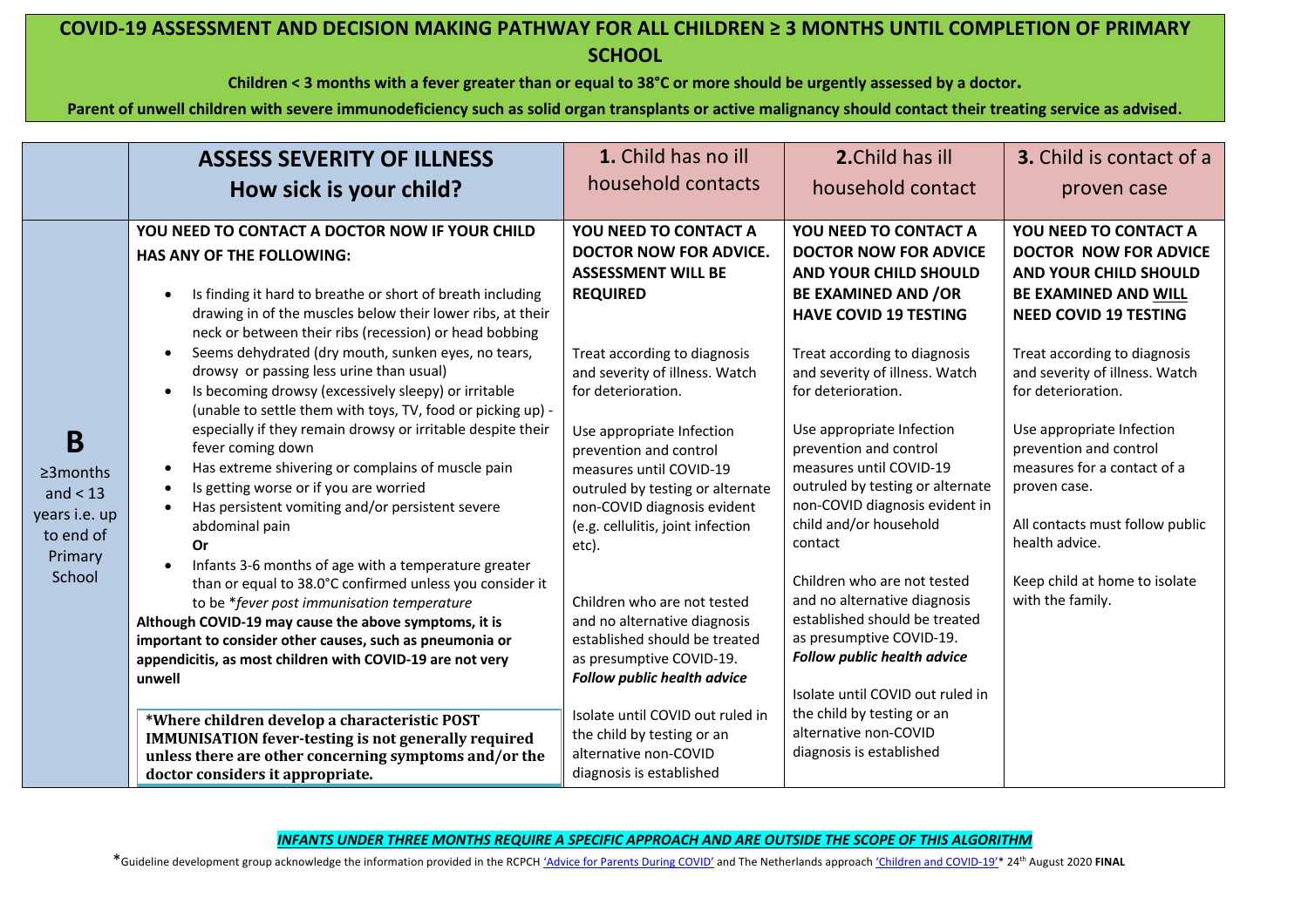**Children < 3 months with a fever greater than or equal to 38°C or more should be urgently assessed by a doctor.**

**Parent of unwell children with severe immunodeficiency such as solid organ transplants or active malignancy should contact their treating service as advised**.

|                                                                                  | <b>ASSESS SEVERITY OF ILLNESS</b>                                                                                                                                                                                                                                                                                                                                                                                                                                                                                                                                                                                                      | 1. Child has no ill                                                                                                                                                                                                                                                                                                                                                                                                                                                                                                                                  | 2. Child has ill                                                                                                                                                                                                                                                                                                                                                                                                                                                                                                                                    | <b>3.</b> Child is contact of a                                                                                                                                                                                                                                                                                                                                                                                                      |
|----------------------------------------------------------------------------------|----------------------------------------------------------------------------------------------------------------------------------------------------------------------------------------------------------------------------------------------------------------------------------------------------------------------------------------------------------------------------------------------------------------------------------------------------------------------------------------------------------------------------------------------------------------------------------------------------------------------------------------|------------------------------------------------------------------------------------------------------------------------------------------------------------------------------------------------------------------------------------------------------------------------------------------------------------------------------------------------------------------------------------------------------------------------------------------------------------------------------------------------------------------------------------------------------|-----------------------------------------------------------------------------------------------------------------------------------------------------------------------------------------------------------------------------------------------------------------------------------------------------------------------------------------------------------------------------------------------------------------------------------------------------------------------------------------------------------------------------------------------------|--------------------------------------------------------------------------------------------------------------------------------------------------------------------------------------------------------------------------------------------------------------------------------------------------------------------------------------------------------------------------------------------------------------------------------------|
|                                                                                  | How sick is your child?                                                                                                                                                                                                                                                                                                                                                                                                                                                                                                                                                                                                                | household contacts                                                                                                                                                                                                                                                                                                                                                                                                                                                                                                                                   | household contact                                                                                                                                                                                                                                                                                                                                                                                                                                                                                                                                   | proven case                                                                                                                                                                                                                                                                                                                                                                                                                          |
| $\geq$ 3 months<br>and $<$ 13<br>years i.e. up<br>to end of<br>Primary<br>School | YOU SHOULD CONTACT YOUR DOCTOR<br>If your child has a temperature of greater than or equal to 38.0°C<br>confirmed and is older than 6 months<br><b>OR</b><br>if they have other symptoms suggestive of COVID-19 such as new<br>cough, loss or change in sense of taste or smell even if<br>temperature is normal<br>Infants 3-6 months of age with a temperature greater than or<br>equal to 38.0°C confirmed-go to Box B.<br>*Where children develop a characteristic POST<br><b>IMMUNISATION fever-testing is not generally required</b><br>unless there are other concerning symptoms and/or the<br>doctor considers it appropriate | <b>CONTACT YOUR DOCTOR.</b><br>Refer for testing unless an<br>alternative clinical diagnosis is<br>evident (e.g. otitis media,<br>UTI)*severe croup avoid<br>swabbing, if deemed necessary-<br>should be done in ED due to<br>risk of airways obstruction<br>Treat according to diagnosis<br>and severity of illness.<br>Use appropriate Infection<br>prevention and control<br>measures.<br>Children who are not tested<br>and no alternative diagnosis<br>established should be treated<br>as presumptive COVID-19.<br>Follow public health advice | <b>CONTACT YOUR DOCTOR.</b><br>Refer for testing unless an<br>alternative clinical diagnosis is<br>evident (e.g. otitis media, UTI<br>)*severe croup avoid swabbing,<br>if deemed necessary-should be<br>done in ED due to risk of<br>airways obstruction<br>Treat according to diagnosis<br>and severity of illness.<br>Use appropriate Infection<br>prevention and control<br>measures<br>Children who are not tested<br>and no alternative diagnosis<br>established should be treated<br>as presumptive COVID-19.<br>Follow public health advice | <b>CONTACT YOUR DOCTOR.</b><br>Any symptomatic person who is<br>a contact of a proven case<br>should be isolated and tested.<br>Severe croup: Avoid swabbing.<br>If needed swabbing should be<br>done in ED due to risk of<br>airways obstruction<br>Treat according to diagnosis<br>and severity of illness.<br>Use appropriate Infection<br>prevention and control<br>measures<br>All contacts must follow public<br>health advice |

*INFANTS UNDER THREE MONTHS REQUIRE A SPECIFIC APPROACH AND ARE OUTSIDE THE SCOPE OF THIS ALGORITHM*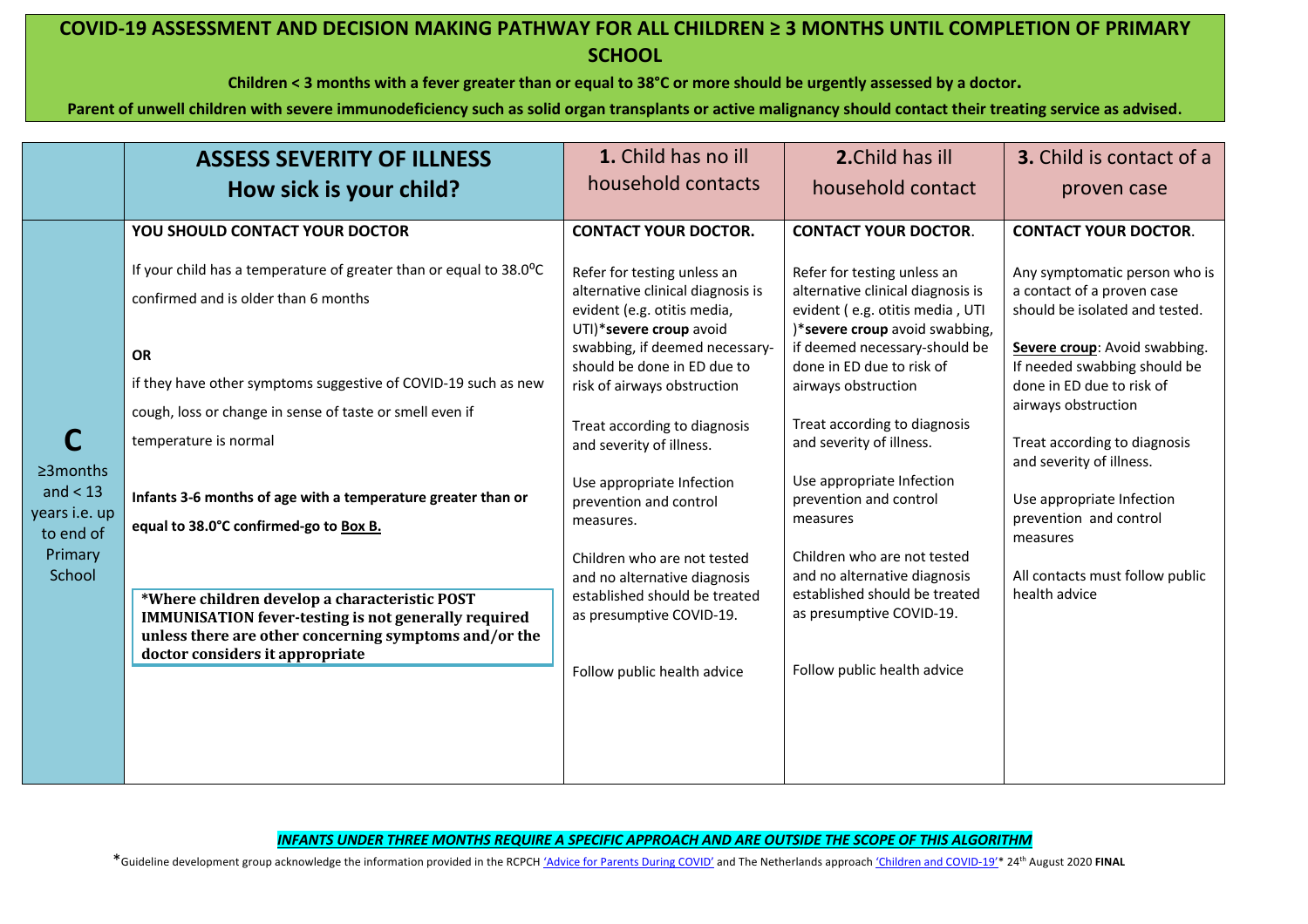**Children < 3 months with a fever greater than or equal to 38°C or more should be urgently assessed by a doctor.**

**Parent of unwell children with severe immunodeficiency such as solid organ transplants or active malignancy should contact their treating service as advised**.

|                                                                                       | <b>ASSESS SEVERITY OF ILLNESS</b><br>How sick is your child?                                                                                                                                                                                                                                                                                                                                                                                                                                                                                                                                                        | 1. Child has no ill<br>household contacts                                                                                                                                                                                                                                                                                                                                        | 2. Child has ill<br>household contact                                                                                                                                                                                                                                                                                                                                                                                                                                                                                                                   | <b>3.</b> Child is contact of a<br>proven case                                                                                                                                                                                                                                                                         |
|---------------------------------------------------------------------------------------|---------------------------------------------------------------------------------------------------------------------------------------------------------------------------------------------------------------------------------------------------------------------------------------------------------------------------------------------------------------------------------------------------------------------------------------------------------------------------------------------------------------------------------------------------------------------------------------------------------------------|----------------------------------------------------------------------------------------------------------------------------------------------------------------------------------------------------------------------------------------------------------------------------------------------------------------------------------------------------------------------------------|---------------------------------------------------------------------------------------------------------------------------------------------------------------------------------------------------------------------------------------------------------------------------------------------------------------------------------------------------------------------------------------------------------------------------------------------------------------------------------------------------------------------------------------------------------|------------------------------------------------------------------------------------------------------------------------------------------------------------------------------------------------------------------------------------------------------------------------------------------------------------------------|
| D<br>$\geq$ 3 months<br>and $<$ 13<br>years i.e. up<br>to end of<br>Primary<br>School | Child appears mildly unwell; temperature is less than 38.0°C<br>without paracetamol or ibuprofen<br>They do not have other symptoms suggestive of COVID-19 such<br>as new cough, shortness of breath, loss or change in sense of<br>taste or smell. Observe for 48 hours. Watch for development of<br>new symptoms.<br>*Where children develop a characteristic POST<br><b>IMMUNISATION fever-testing is not generally required</b><br>unless there are other concerning symptoms and/or<br>the doctor considers it appropriate.<br>Any diarrhoea must be resolved for 48hr before return to school<br>or childcare | Child must stay at home.<br>Parent/carer must monitor<br>child's condition for 48hr for<br>deterioration or new<br>symptoms.<br>If no new symptoms emerge<br>and they do not require<br>paracetamol or ibuprofen, the<br>child can return to school or<br>childcare<br>No household restrictions<br>required. Asymptomatic siblings<br>and parents may attend work<br>and school | <b>Scenario A</b><br>If ill household contact has<br>symptoms consistent with<br>COVID-19-Child must stay at<br>home -FOLLOW Public Health<br>Advice<br><b>Scenario B</b><br>If ill household contact does<br>NOT have symptoms consistent<br>with COVID-19<br>Parent/carer must monitor<br>child's condition for 48hr for<br>deterioration or new<br>symptoms. If no new symptoms<br>emerge and they do not require<br>paracetamol or ibuprofen, the<br>child can return to school or<br>childcare provided COVID 19 is<br>out ruled in the household. | <b>REFER FOR TESTING.</b><br>Child should not attend school-<br>follow Public Health Advice for<br>close contacts.<br>Any symptomatic person who<br>is a contact of a proven case<br>should be isolated pending<br>results and tested.-Watch for<br>new symptoms.<br>All contacts must follow public<br>health advice. |
|                                                                                       |                                                                                                                                                                                                                                                                                                                                                                                                                                                                                                                                                                                                                     |                                                                                                                                                                                                                                                                                                                                                                                  |                                                                                                                                                                                                                                                                                                                                                                                                                                                                                                                                                         |                                                                                                                                                                                                                                                                                                                        |

*INFANTS UNDER THREE MONTHS REQUIRE A SPECIFIC APPROACH AND ARE OUTSIDE THE SCOPE OF THIS ALGORITHM*